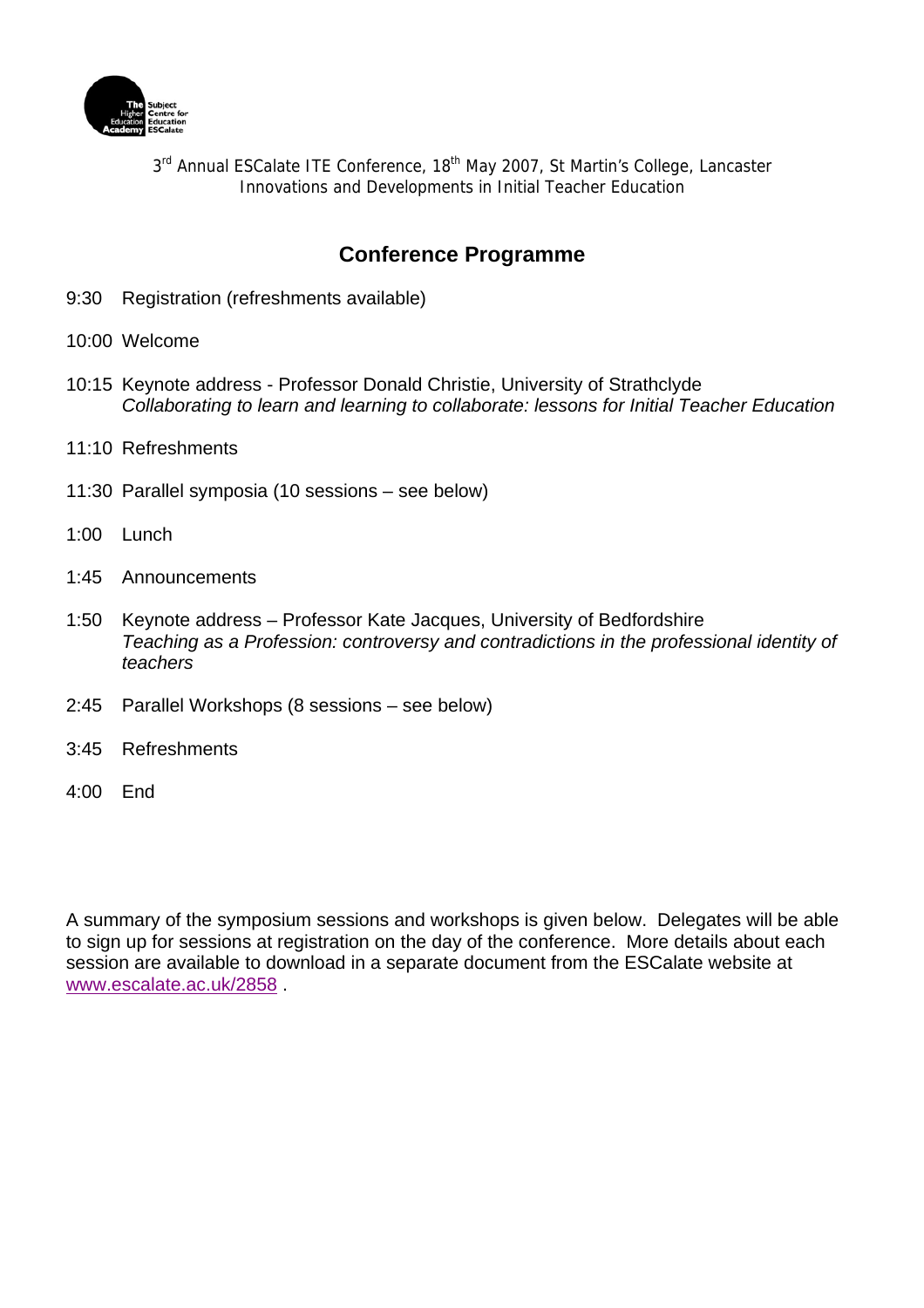

3<sup>rd</sup> Annual ESCalate ITE Conference, 18<sup>th</sup> May 2007, St Martin's College, Lancaster Innovations and Developments in Initial Teacher Education

# **PARALLEL SYMPOSIA 11:30am – 1:00pm**

# **Symposium 1 – Developing student reflection and academic writing skills**

- a) **Reflection and reflexivity in teacher education does the medium reflect the message?**  William Stow, Canterbury Christ Church University
- b) **How can the use of reflective learning journals develop (professional and pedagogic) understanding of student teachers engaged in post-graduate initial teacher education?**  Simon Hoult and Chris Carpenter, Canterbury Christ Church University
- c) **'Writing on the floor at midnight': resolving conflict between reflective journal writing and the standards agenda in a post-graduate teacher training course**  Janet Dyson, Billericay Educational Consortium, School Centred Initial Teacher Training (SCITT)

### **Symposium 2 – Varieties of learner experiences**

- a) **An account of research into the anxiety pupils and students may experience when answering questions and presenting whole class contexts, with a focus on the coping strategies the learners may employ** Julie Anderson, ESCalate, Bristol University Graduate School
- b) **Gendered response of girls and boys to teacher in role and the concept of empathetic behaviour in relation to gendered response** Francis Prendiville, St.Martin's College
- c) **Differentiation in university teacher training** Jayne May and Duncan Reavey, University of Chichester

#### **Symposium 3 – 'E'matters**

- a) **Reflective practitioners in first year? (Formative assessment using a VLE based peer and self assessed approach)** Magnus Ross and Mary Welsh, University of Strathclyde
- b) **Becoming an eportfolio teacher educator: engaging with and embedding an eportfolio system for the post-compulsory sector** Julie Hughes, University of Wolverhampton
- c) **Bridging the pupil, trainee and professional divide through e-learning**  Andrea Raiker, University of Bedfordshire

#### **Symposium 4 – Support and retention of student teachers**

- a) **Student pre-course subject knowledge audit and on-line support using a VLE**  Ros Evans, York St. John University
- b) **Technology, pedagogy and teacher education: some prospects and problems**  Keith Webb, University of Huddersfield
- c) **An exploration of Primary English Philosophy and Teaching: Comparing the approaches of full time and flexible PGCE students** Adrian Copping, St Martin's College
- d) **Facing difficulties effective environments for student support: studies of withdrawal and persistence in undergraduate and postgraduate courses of Initial Teacher Education**  Deborah Roberts, St Martin's College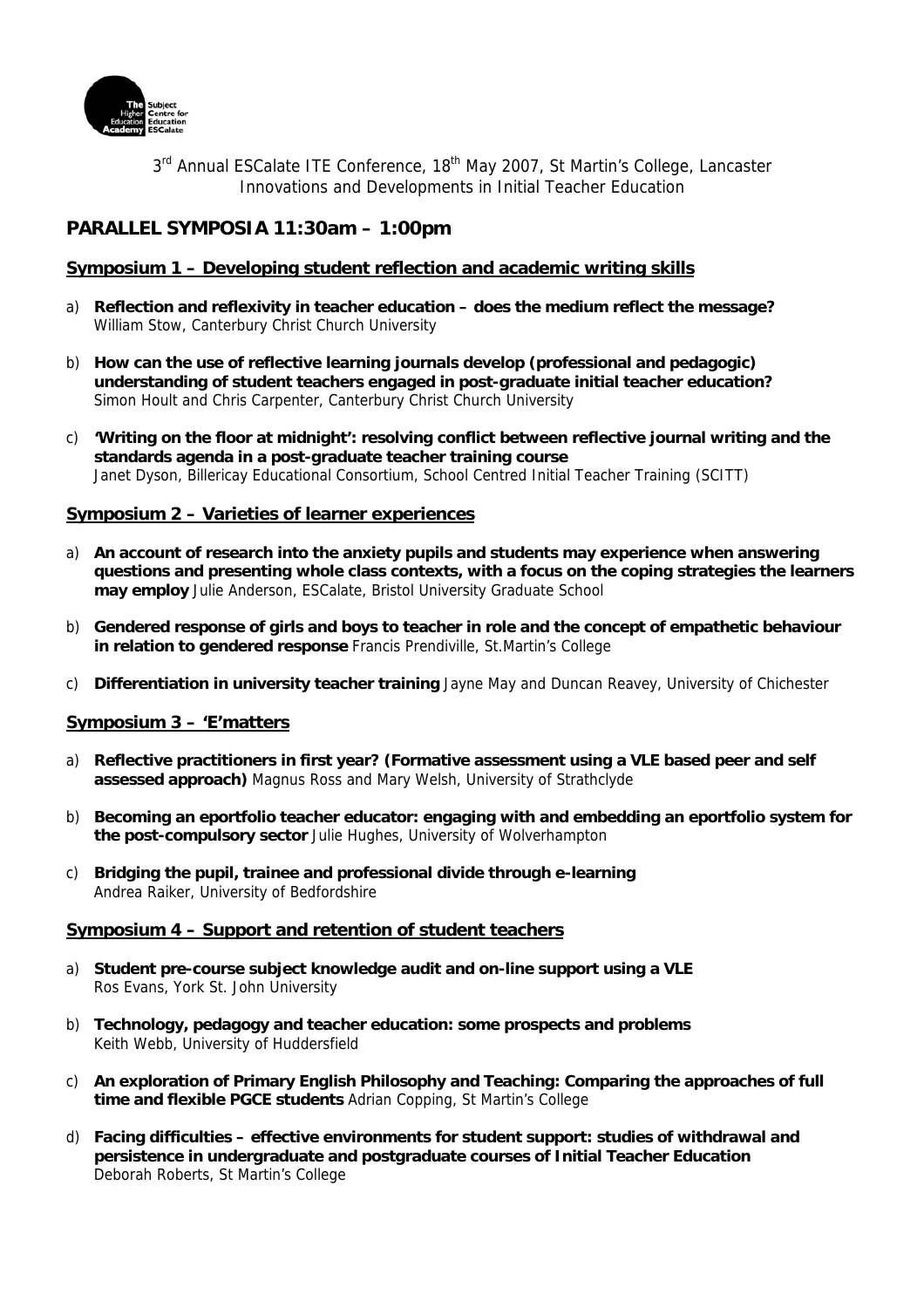

3<sup>rd</sup> Annual ESCalate ITE Conference, 18<sup>th</sup> May 2007, St Martin's College, Lancaster Innovations and Developments in Initial Teacher Education

# **Symposium 5 – Global Matters**

- a) **Training teachers and the global dimension: problems and possibilities**  Helen Lawson, Manchester Metropolitan University
- b) **A case study of the involvement of a group of Early Year QTS students in an international partnership in South Africa** John Goodwin, Liz Elliott and Chris Sixsmith, St. Martin's College
- c) **Identifying the role of global citizenship concepts in ITE** Donna Hurford, St. Martin's College

#### **Symposium 6 – M matters**

- a) **Three little pigs building for the future in PGCE at Masters level**  Karen Lowing, David Wright and Karl Cain, Newcastle University
- b) **The role of learning groups within a Master level PGCE**  Cathy Burnett, Mark O'Hara and Tricia Young, Sheffield Hallam University
- c) **M level Initial Professional Training: issues, tensions, dilemmas and the desire to 'resist plasticity'**  Hazel Bryan, Canterbury Christ Church University

### **Symposium 7 – Out of the ordinary**

- a) **'Before this I didn't know what a special school was: now I want to work in one!'** Anne Gager, Graham Hallett and Alison Feeney, St. Martin's College
- b) **Partnership with special schools**  Marj Jeavons and Jane Hinton, Birmingham College of Food, Tourism and Creative Studies
- c) **Challenge and engagement: developing context and purpose in teacher education**  Fiona Shelton, University of Derby
- d) **Offering all BA/BSc QTS second year undergraduates a placement in a 'setting other than school'**  Anne Croft, York St. John University

#### **Symposium 8 – University and school**

- a) **Developing a tolerance of ambiguity the contrasting experiences of training teachers in college and school** Martin Watts and Martyn Lawson, St Martin's College
- b) **Beyond mentoring? Supporting school-based tutors working with trainees on the Graduate Teacher Programme** Mary Dunne, University of Wolverhampton
- c) **How beginning teachers construct professional knowledge : the role of Threshold concepts in mentoring** Moya Cove and Julie McAdam, University of Glasgow